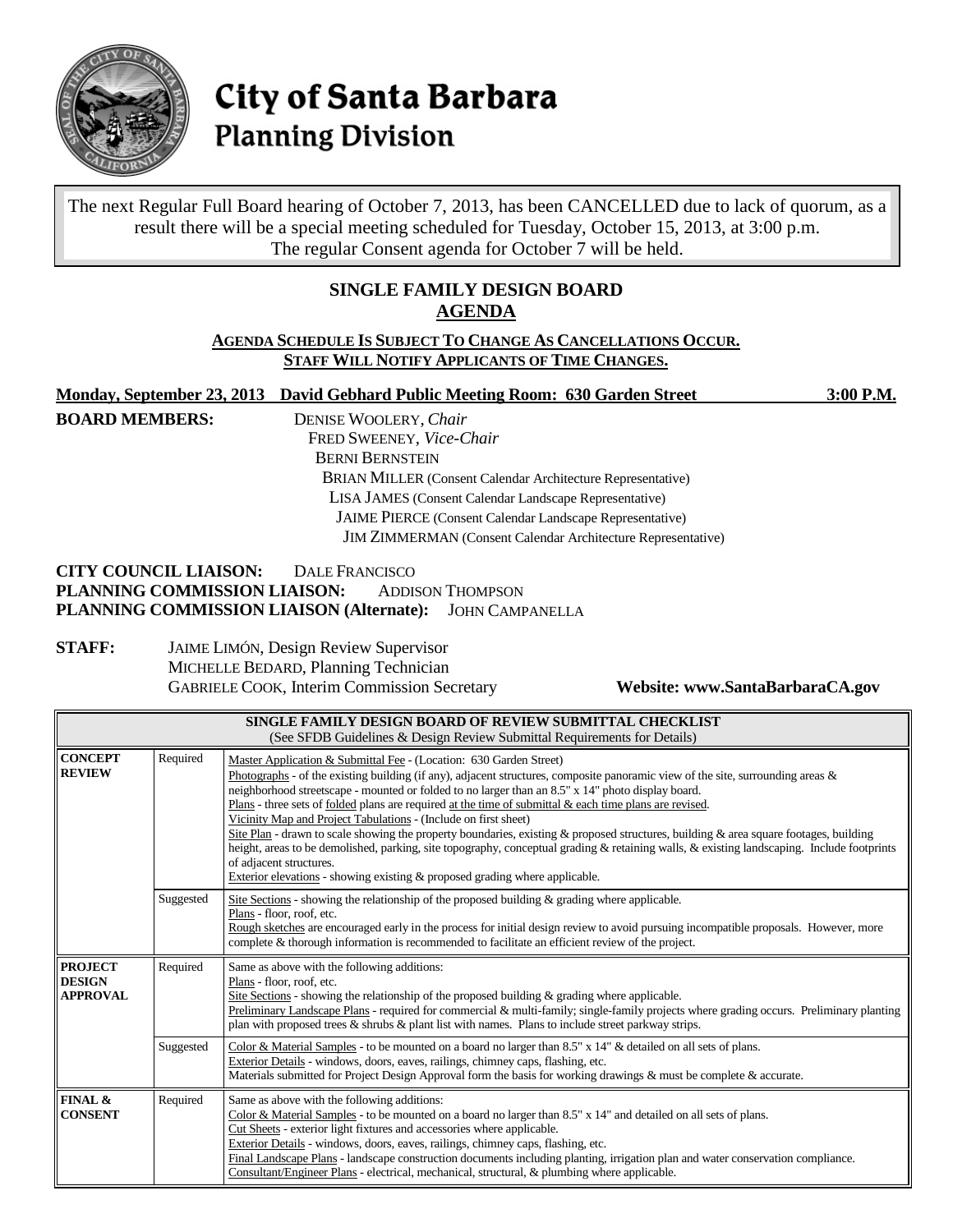**AGENDAS, MINUTES, REPORTS, PLANS & PUBLIC RECORD WRITINGS.** Copies of all documents relating to agenda items are available for review at 630 Garden Street, and agendas and minutes are posted online at [www.SantaBarbaraCA.gov/SFDB.](http://www.santabarbaraca.gov/ABR) If you have any questions or wish to review the plans, please contact Michelle Bedard, Single Family Design Board (SFDB) Planning Technician, at (805) 564-5470, extension 4551, or by email at [MBedard@SantaBarbaraCA.gov.](mailto:MBedard@SantaBarbaraCA.gov) Office hours are 8:30 a.m to 4:30 p.m., Monday through Thursday, and every other Friday. Please check our website under *City Calendar* to verify closure dates. **Materials related to an item on this agenda submitted to the SFDB after distribution of the agenda packet are available for public inspection in the Community Development Department located at 630 Garden Street, during normal business hours.** Writings that are a public record under Government Code § 54957.5(a) and that relate to an agenda item for an open session of a regular meeting of the SFDB and that are distributed to a majority of all of the members of the SFDB during the meeting are available for public inspection by the door at the back of the David Gebhard Public Meeting Room, 630 Garden Street, Santa Barbara, CA.

**PUBLIC COMMENT.** The public has the opportunity to comment on any item on today's agenda. The Chair will announce when public testimony can be given for each item on the agenda. Speaker slips are available by the door and should be filled in and handed to the SFDB Secretary (adjacent to the window) before the agenda item begins. Please indicate which item you would like to address on the speaker slip and, in your testimony, which portion of the project you will be addressing in your comments. Each speaker is allocated two minutes for public comment due to time constraints. Written public comment letters and emails received prior to the meeting are typically distributed to the SFDB at their meeting.

**STATE POLITICAL REFORM ACT SOLE PROPRIETOR ADVISORY.** State law, in certain circumstances, allows an architect, engineer or a person in a related profession who is a "sole practitioner" to make an informational presentation of drawings or submissions of an architectural, engineering, or similar nature to the same Board on which they are seated, if the practitioner does not advocate for the project. Full details regarding this exception are posted in the back of the David Gebhard Public Meeting Room and available at the Community Development Department located at 630 Garden Street, Santa Barbara, CA.

#### **PLEASE BE ADVISED**

The following advisories are generally also contained in the City's Single Family Design Board General Design Guidelines and Meeting Procedures (SFDB Guidelines). The specific SFDB Guideline number related to each advisory is listed in parenthesis after each advisory. Applicants are encouraged to review the full version of the SFDB Guidelines.

- The approximate time the project will be reviewed is listed to the left of each item. It is suggested that applicants arrive 15 minutes early. The agenda schedule is subject to change as cancellations occur. Staff will notify applicants of time changes. (3.2.2)
- The applicant's presence is required. If an applicant is not present, the item will be postponed indefinitely. If an applicant cancels or postpones an item without providing advance notice, the item will be postponed indefinitely and will not be placed on the following SFDB agenda. In order to reschedule the item for review, a rescheduling fee will be paid and the applicant must fill out and file a Supplemental Application Form at 630 Garden Street (Community Development Department) in addition to submitting appropriate plans. (3.2.4)
- Substitution of plans is not allowed. If revised plans differing from the submittal sets are brought to the meeting, motions for Project Design Approval or Final Approval will be contingent upon staff review for code compliance. (3.2.4)
- Concept review comments are generally valid for one year. Per SMBC 22.69.090, a project design approval is valid for three years from the date of the approval unless a time extension has been granted or a building permit has been issued. Projects with a valid land use approval will also automatically extend the project design approval expiration date. (3.2.9) An SFDB approval does not constitute a Zoning clearance or a Building and Safety Permit.
- All approvals made by the SFDB are based on compliance with Municipal Code Chapter 22.69 and with adopted SFDB guidelines. Decisions of the SFDB may be appealed to the City Council. For further information on appeals, contact the Planning Division Staff or the City Clerk's office. Appeals must be in writing and must be filed with the City Clerk at City Hall, 735 Anacapa Street, within ten (10) calendar days of the meeting and which the Board took action or rendered its decision. (3.2.9)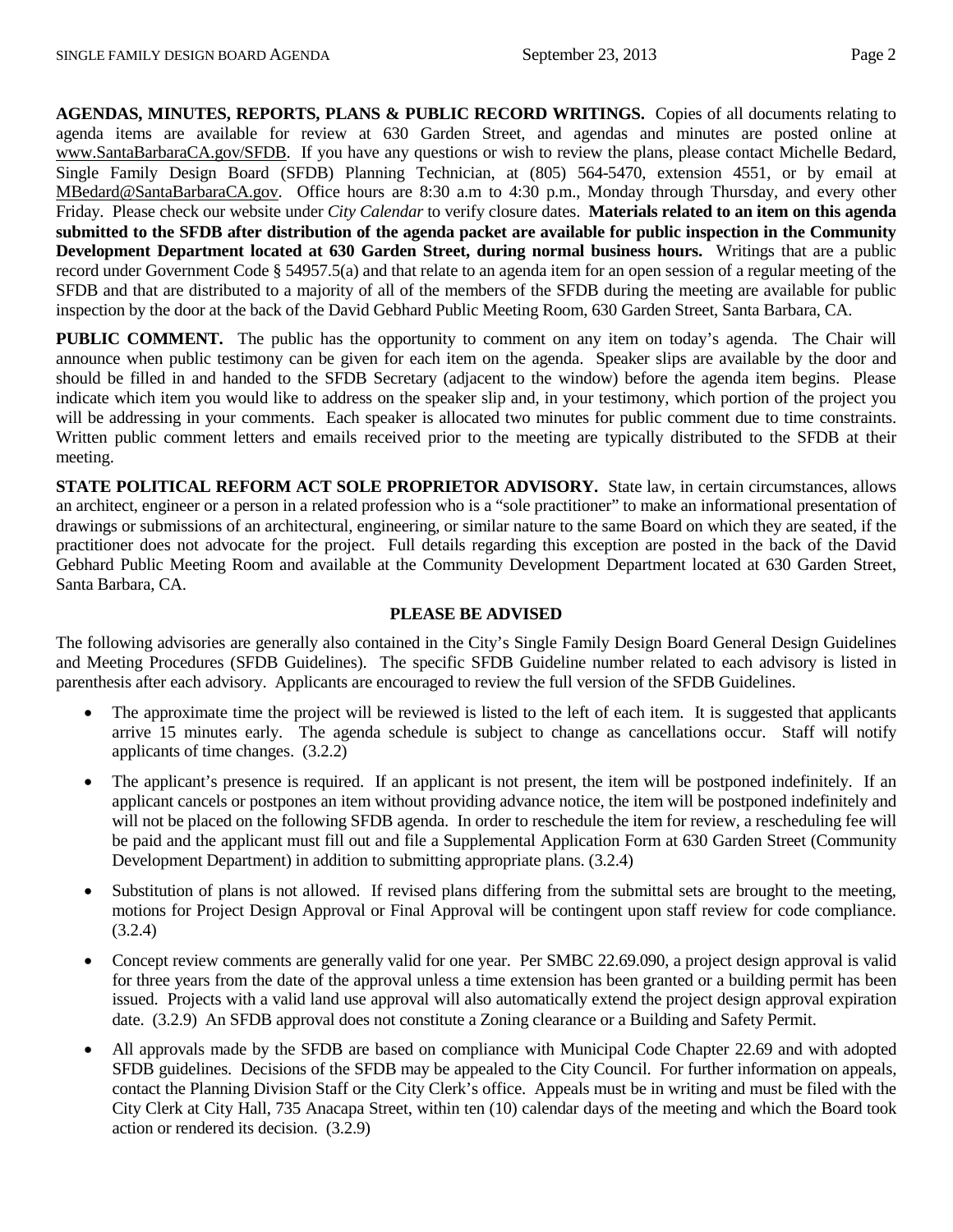- CEQA Guidelines §15183 Exemptions (Projects Consistent with General Plan). Under this California Environmental Quality Act (CEQA) Guidelines section, projects with new development (new nonresidential square footage or new residential units) qualify for an exemption from further environmental review documents if (1) They are consistent with the General Plan development density evaluated in the 2011 General Plan Program Environmental Impact Report, and (2) any potentially significant project-specific impacts are addressed through existing development standards. Section 15183 exemptions are determined by staff based on a preliminary environmental review process. A decision-maker CEQA finding is required for a Section 15183 exemption. City Council General Plan environmental findings remain applicable for the project.
- **AMERICANS WITH DISABILITIES ACT:** In compliance with the Americans with Disabilities Act, if you need special assistance to gain access to, comment at, or participate in this meeting, please contact the Planning Division at (805) 564-5470, ext. 4577. If possible, notification at least 48 hours prior to the meeting will enable the City to make reasonable arrangements in most cases.

#### **LICENSING ADVISORY:**

The Business and Professions Code of the State of California and the Municipal Code of the City of Santa Barbara restrict preparation of plans for certain project types to licensed professionals. See SFDB Guidelines 2.12 and 3.1.2C for specific information.

#### **NOTICE:**

- 1. On September 19, 2013, this Agenda was duly posted on the indoor and outdoor bulletin boards at the Community Development Department, 630 Garden Street, and online at [www.SantaBarbaraCA.gov.](http://www.santabarbaraca.gov/)
- 2. This regular meeting of the Single Family Design Board will be broadcast live on City TV-18, or on your computer via [http://www.SantaBarbaraCA.gov/Government/Video/](http://www.santabarbaraca.gov/Government/Video/) and then clicking *City TV-18 Live Broadcast*. City TV-18 will also rebroadcast this meeting in its entirety the following Wednesday morning at 8:00 A.M. An archived video copy of this meeting will be viewable on computers with high speed internet access the following Wednesday at [www.SantaBarbaraCA.gov/SFDB](http://www.santabarbaraca.gov/SFDB) and then clicking *Online Meetings.*

#### **GENERAL BUSINESS:**

- A. Public Comment: Any member of the public may address the Single Family Design Board for up to two minutes on any subject within their jurisdiction that is not scheduled for a public discussion before the Board on that day. The total time for this item is ten minutes. (Public comment for items scheduled on today's agenda will be taken at the time the item is heard.)
- B. Approval of the minutes of the Single Family Design Board meeting of September 9, 2013.
- C. Consent Calendar of September 16, and September 23, 2013.
- D. Announcements, requests by applicants for continuances and withdrawals, future agenda items, and appeals.
- E. Subcommittee Reports.

#### **DISCUSSION/ACTION ITEM**

- **1. MUNICIPAL CODE AMENDMENTS RELATED TO FENCES, SCREENS, WALLS AND HEDGES (SBMC §28.87.170)**
- **(3:10)** Staff: Renee Brooke, AICP, Senior Planner, Community Development Department (Presentation and discussion of Santa Barbara Municipal Code §28.87.170, with direction to staff regarding proposed amendments.)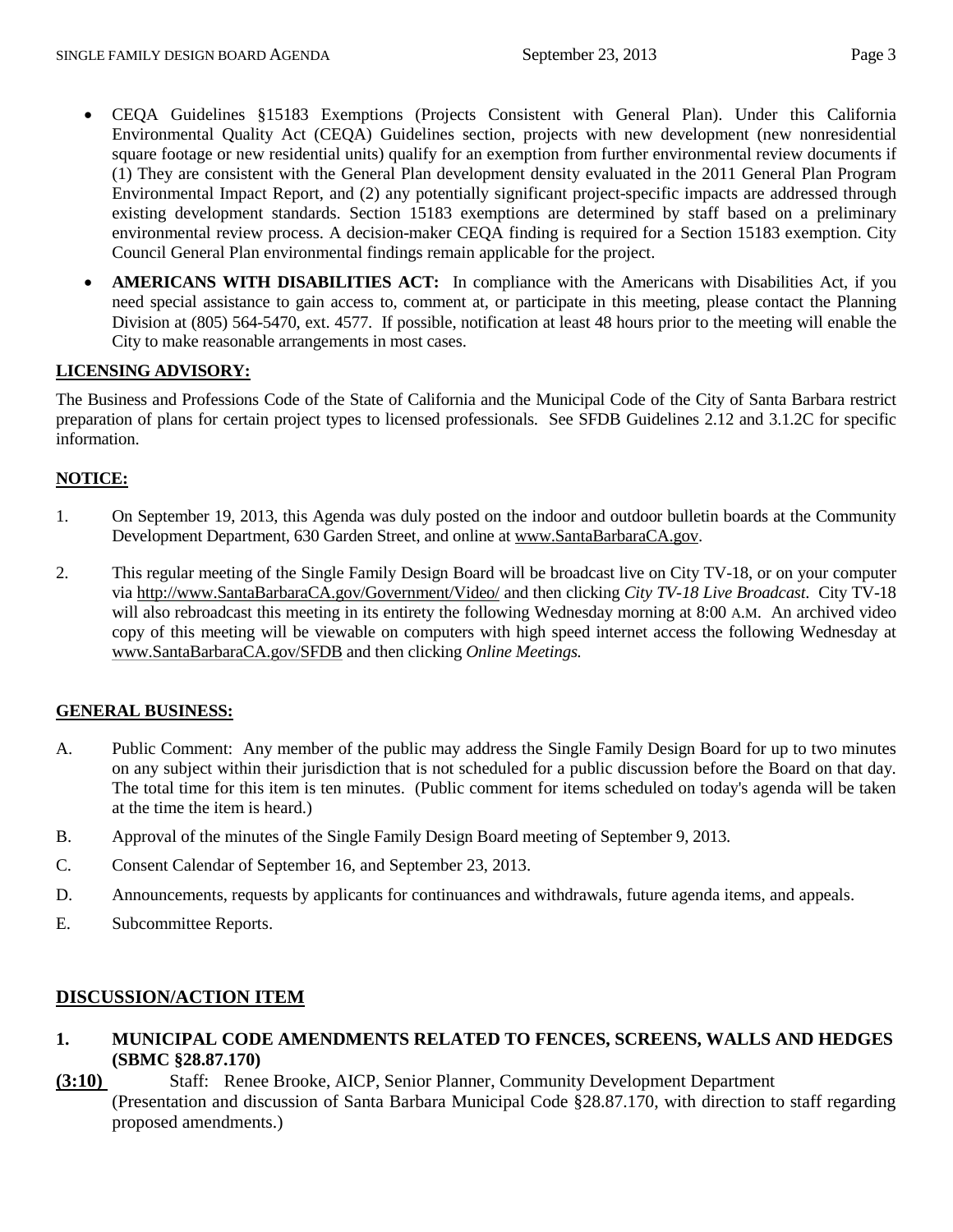#### **PROJECT DESIGN REVIEW**

#### **2. 2230 CLIFF DR E-3 Zone**

**(4:10)** Assessor's Parcel Number: 041-252-071 Application Number: MST2013-00162 Owner: Teri Jory & Seth Geiger Architect: Douglas Keep

> (Proposal to demolish the existing one-story, 1,216 square foot, single-family residence and construct a new 2,021 square foot, two-story, single-family residence and an attached 449 square foot, two-car garage, located on a 5,428 square foot lot. The proposal includes 858 cubic yards of grading to be balanced on site. The proposal requires review by the Parks and Recreation Department for the proposed removal and replacement of trees. The proposed total of 2,470 square feet is 97% of the required maximum floor-to-lot area ratio (FAR). The project includes Staff Hearing officer review for requested zoning modifications.)

> **(Project Design Approval requested. Project requires compliance with Staff Hearing officer Resolution No. 041-13. The project was last reviewed by SFDB on August 12, 2013.)**

#### **SFDB-CONCEPT REVIEW (CONT.)**

#### **3. 828 SUMMIT RD A-2 Zone**

**(4:30)** Assessor's Parcel Number: 015-172-023 Application Number: MST2013-00252 Owner: Maricel Hines Architect: Jose Luis Esparza

> (Proposal for a façade remodel, construction of a new, 1,472 square foot, one-story addition, and a new, 130 square foot, two-story addition to an existing 1,388 square foot, two-story, single-family residence with an attached, 552 square foot, two-car garage, located on a 40,510 square foot lot in the Hillside Design District. The proposal includes a new 340 square foot one-story accessory building, a new, 133 square foot second-level deck, and demolition of 141 square feet of the existing 611 square foot mainlevel deck. A total of 387 cubic yards of site grading is proposed. The proposed total of 3,916 square feet is 80% of the guideline floor-to-lot area ratio (FAR). The proposal will address violations identified in ENF2013-00164 and ZIR2013-00083.)

> **(Fourth Concept Review. Action may be taken if sufficient information is provided. The project requires compliance with Tier 3 Storm Water Management Program (SWMP) prior to Final Approval. The project was last reviewed on July 29, 2013.)**